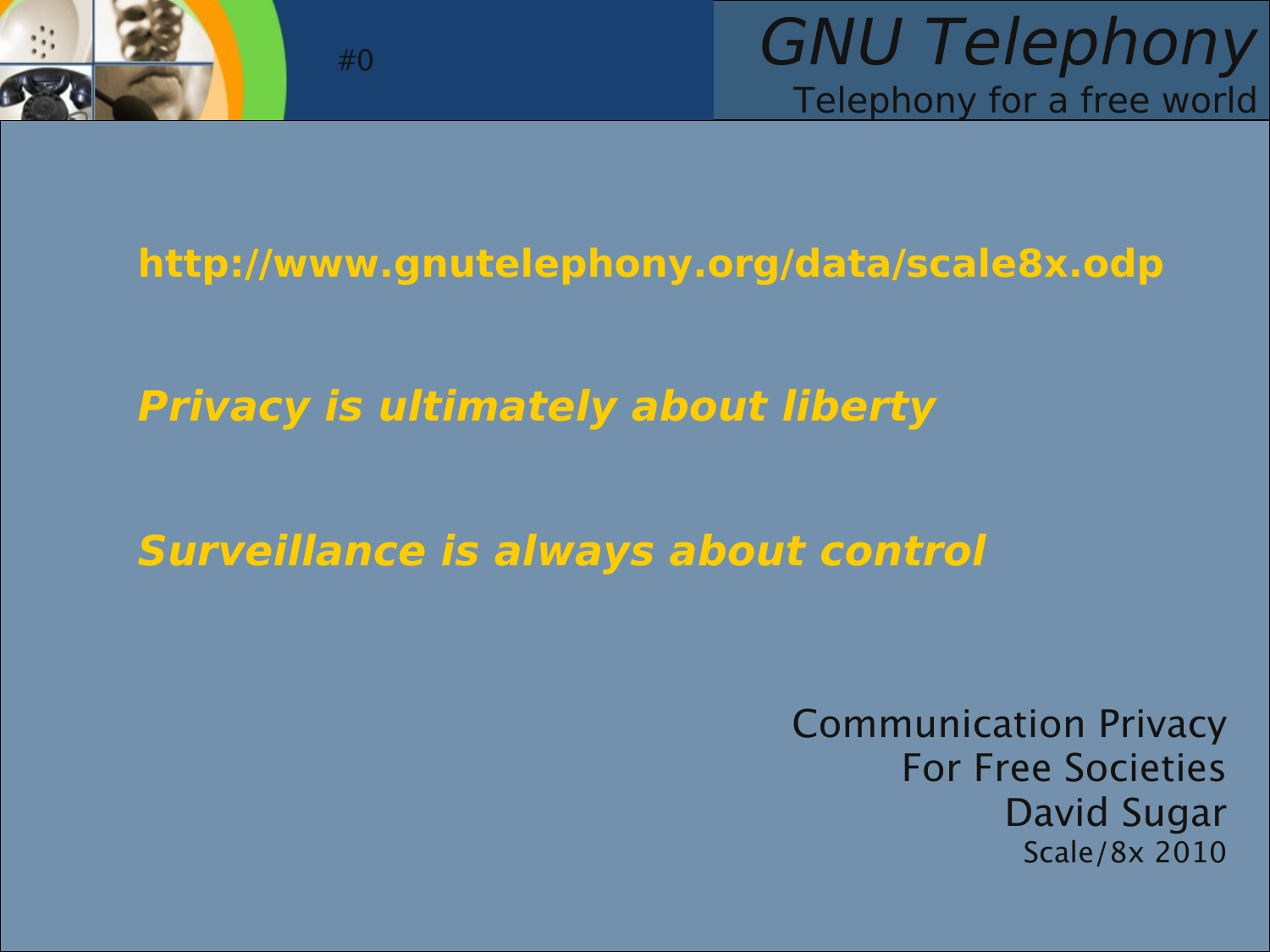

## GNU Telephony Mission Statement

#### **SECURE CALLING PROJECT GOALS:**

#1

**To empower people, individually and collectively, to communicate and collaborate privately and securely in realtime worldwide**

**To establish secure communications as the default communication infrastructure**

**To enable secure anonymous communication worldwide and protect users who exercise their basic human freedom of privacy**

**To provide secure communication services universally on all computing platforms**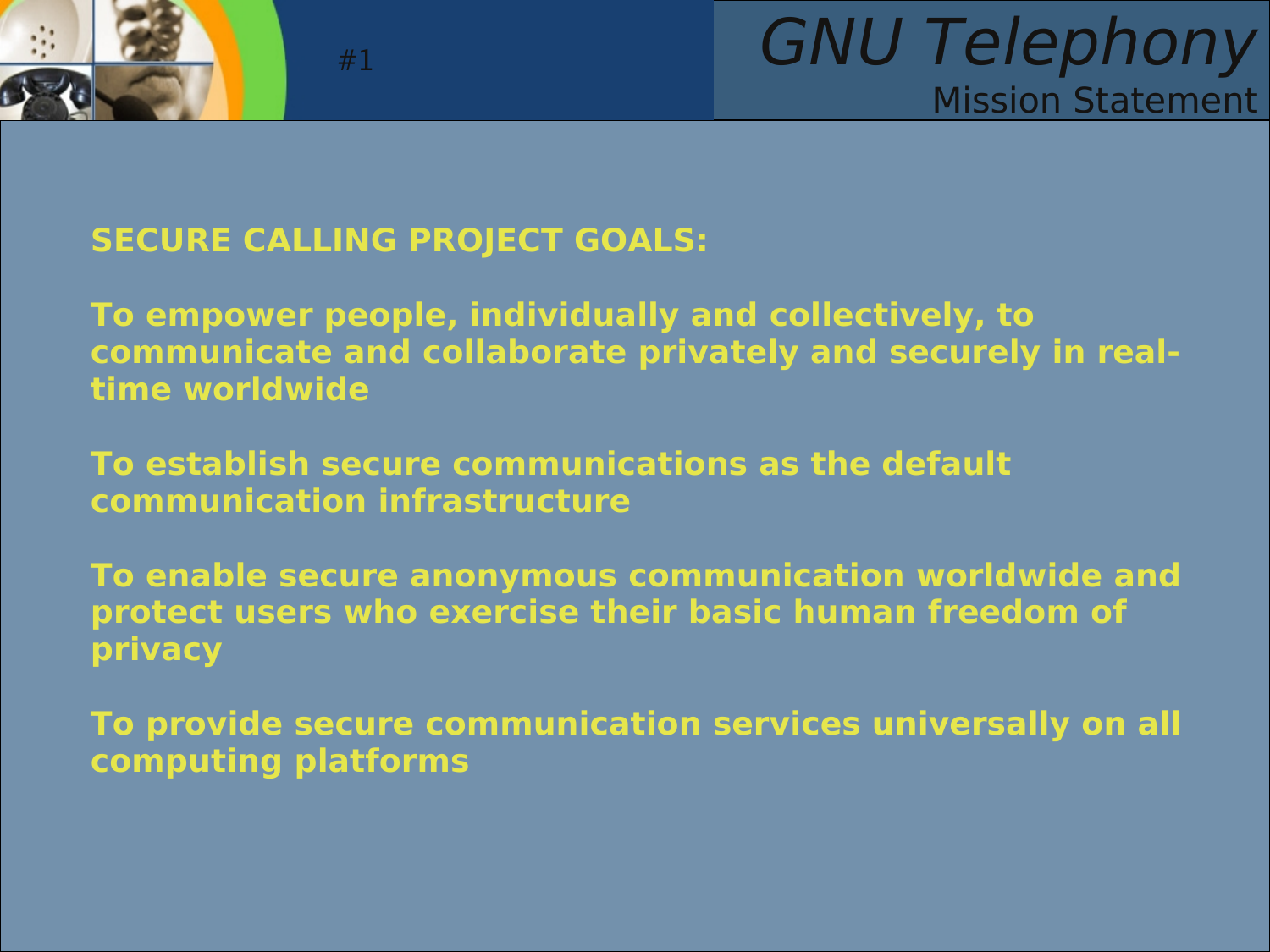

**Anyone can review what they receive; no hidden backdoors**

**Anyone can modify the software for their specific needs or for specific platforms**

**Anyone can redistribute the software and help make it widely available**

**Everyone has universal and unrestricted access to the software worldwide**

**Everyone can participate on an equal basis in it's development**

**No-one can remove the software from availability once distributed**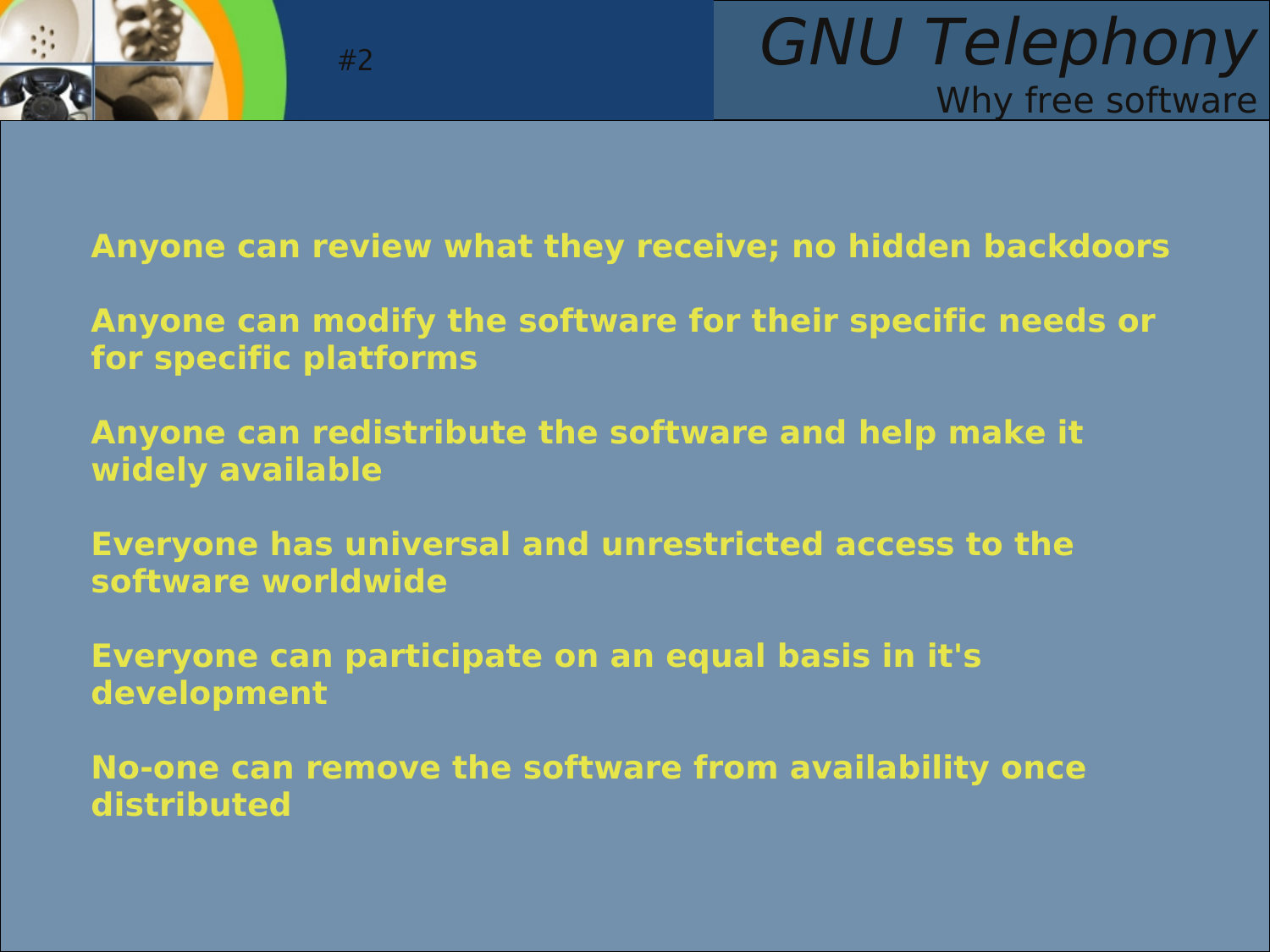



- **Software Patents and Intellectual Monopolies**
- **Anti-privacy laws effecting communication services**
- **Service Blocking and Net Neutrality**
- **Private commercial data mining**

- **The need for Zero-Knowledge Systems to protect users, zero forward knowledge to protect past conversations, etc**
- **Peer review-able code and verifiable algorithms**
- **Verifiable end-user client software**
- **Trustworthy hardware and client operating systems**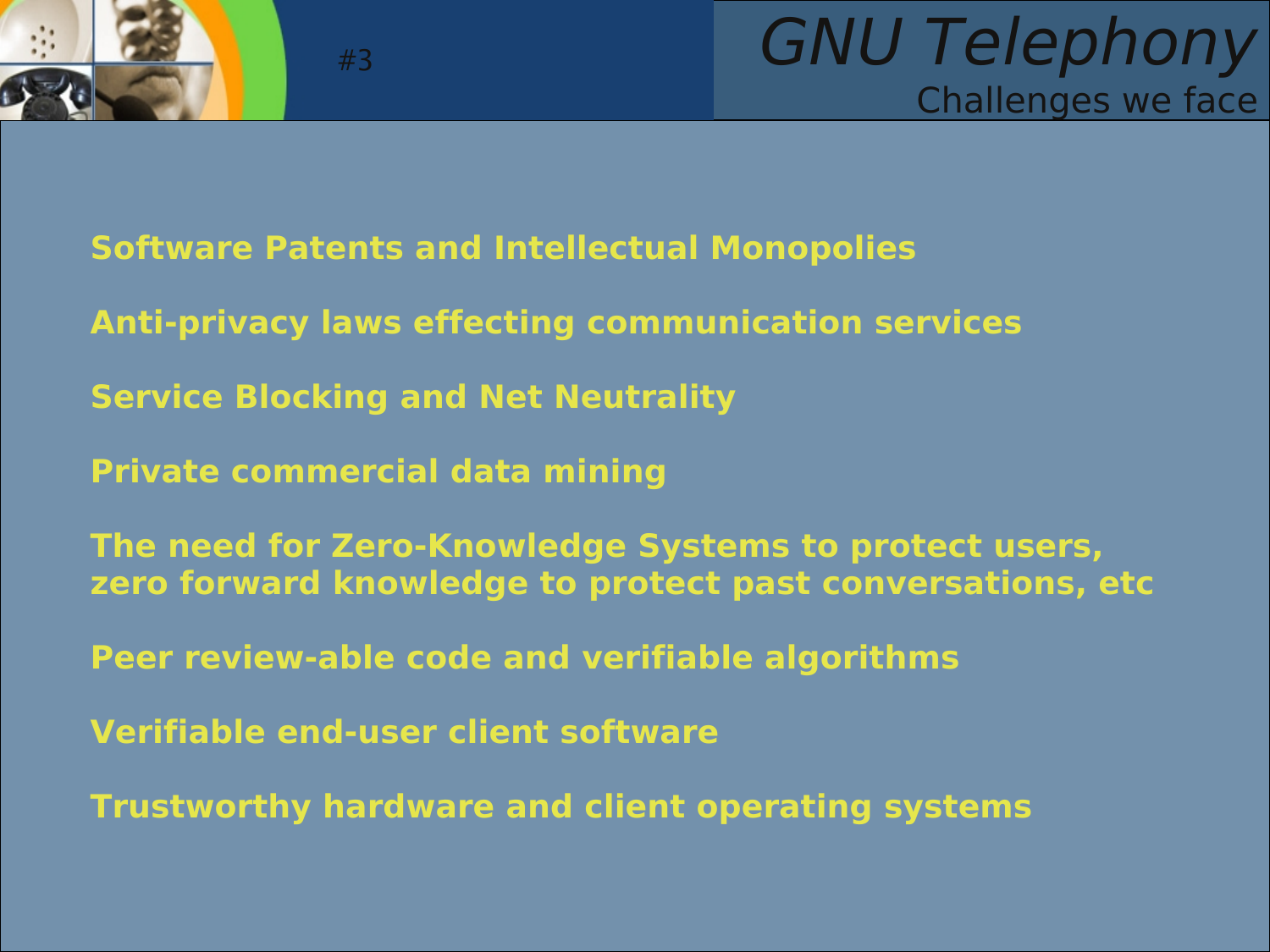



**1949 George Orwell publishes "1984"**

#4

**1994 Calea Act introduced into law with promise never to be used for mass domestic surveillance**

**2001 (spring) Mass domestic communication intercept begins using Calea mandated backdoors**

**2004 CALEA proposed for VoIP, Internet Common Congress Held**

**2006 GNU ZRTP stack Introduced**

**2007 GNU Secure Calling Project started**

**2008 GNU SIP Witch Introduced as secure phone switch**

**2010 Secure Calling in Ubuntu 10.04 and Fedora F13 GNU/Linux**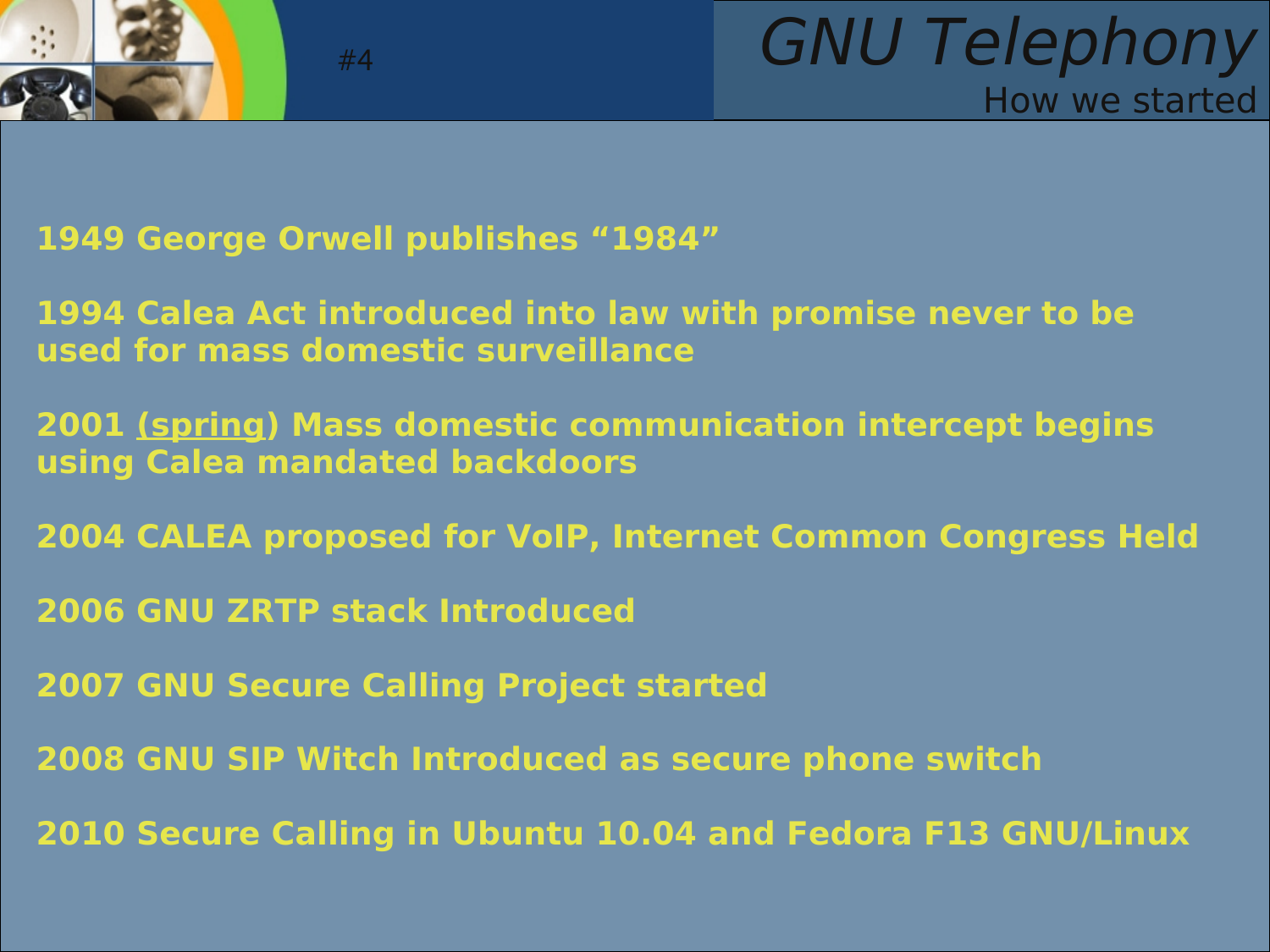## GNU Telephony Classic Media Insecurity

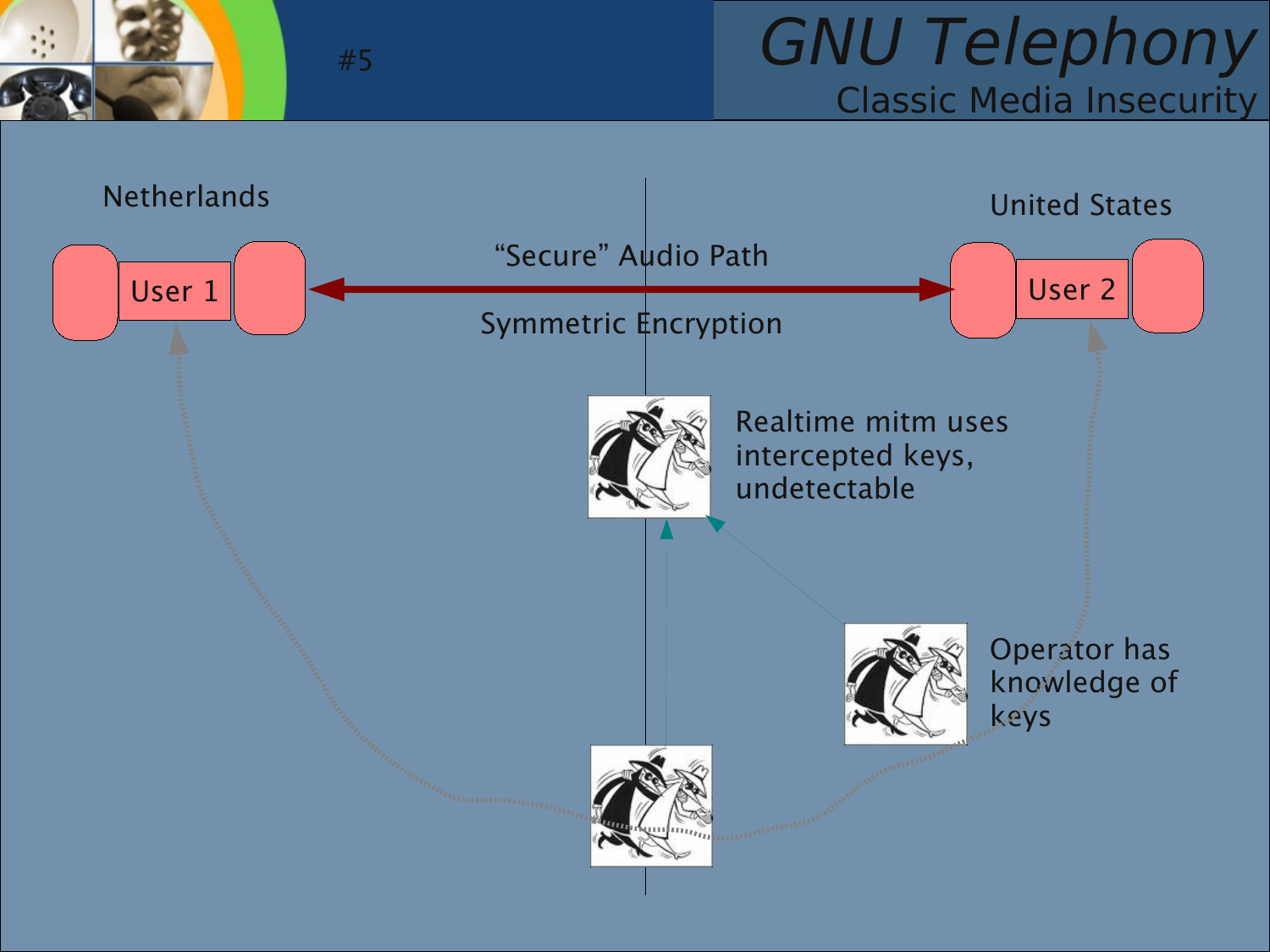## GNU Telephony SDES Media Insecurity

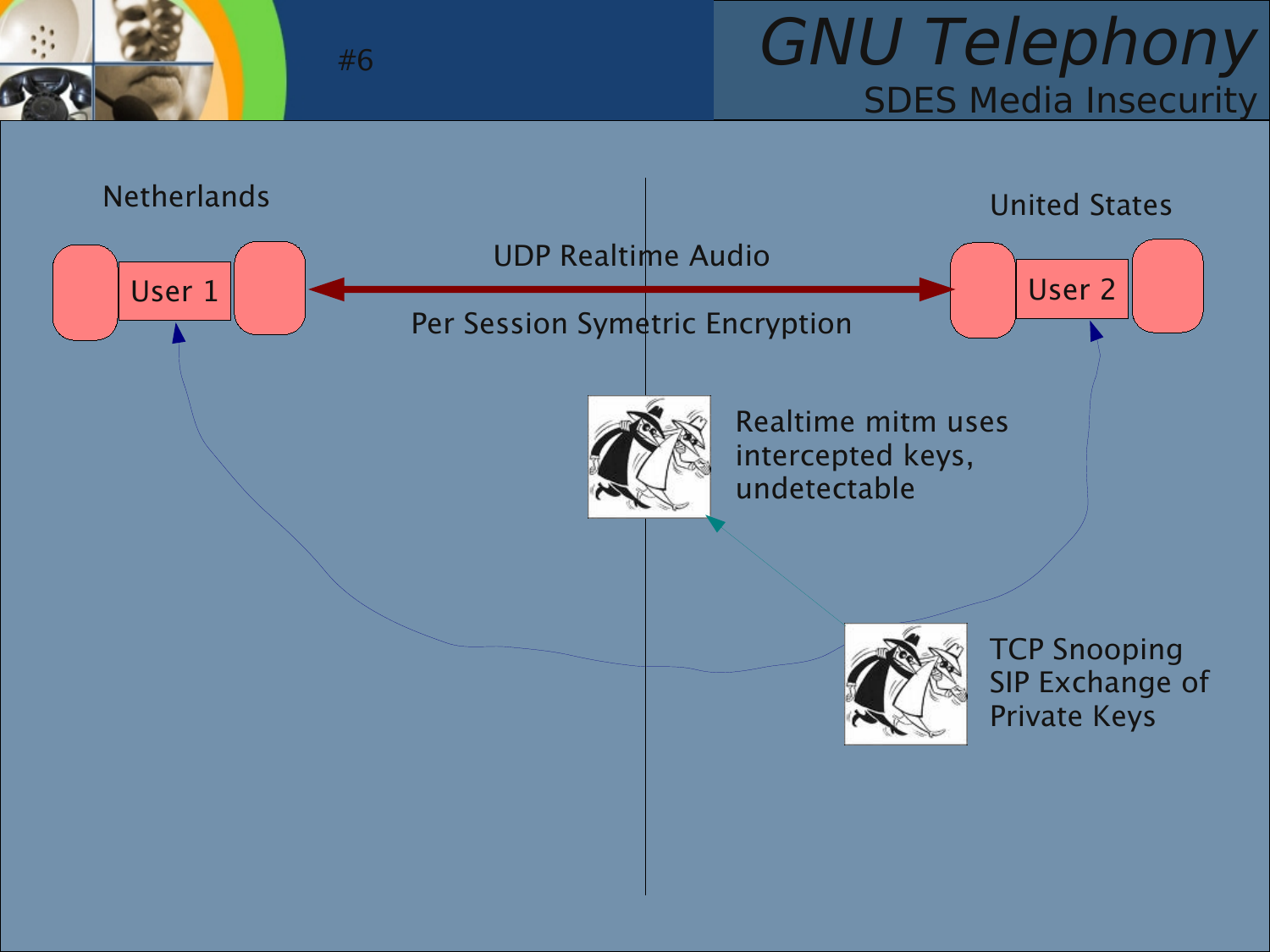

## GNU Telephony S-RTP & PKI Media Insecurity

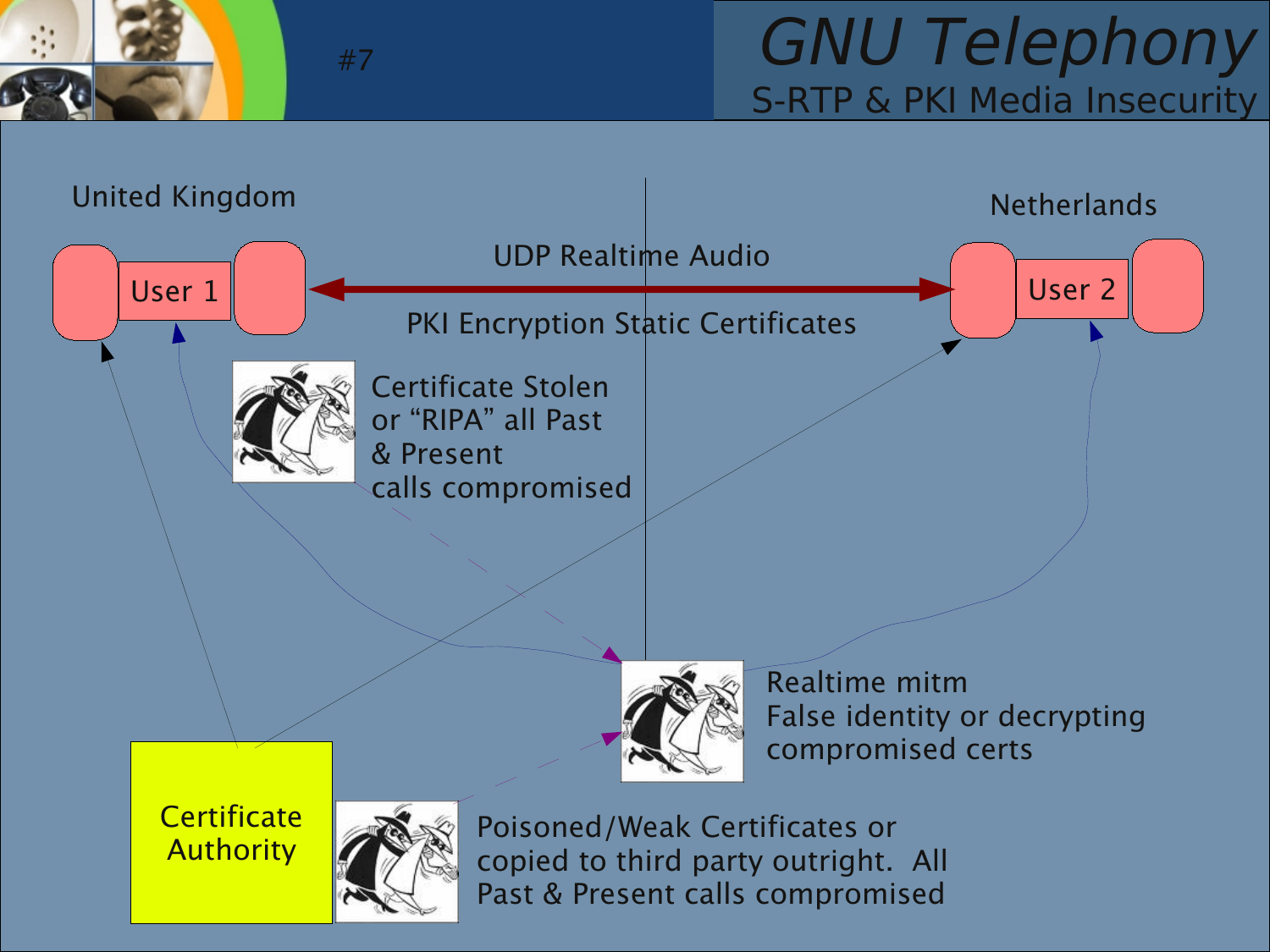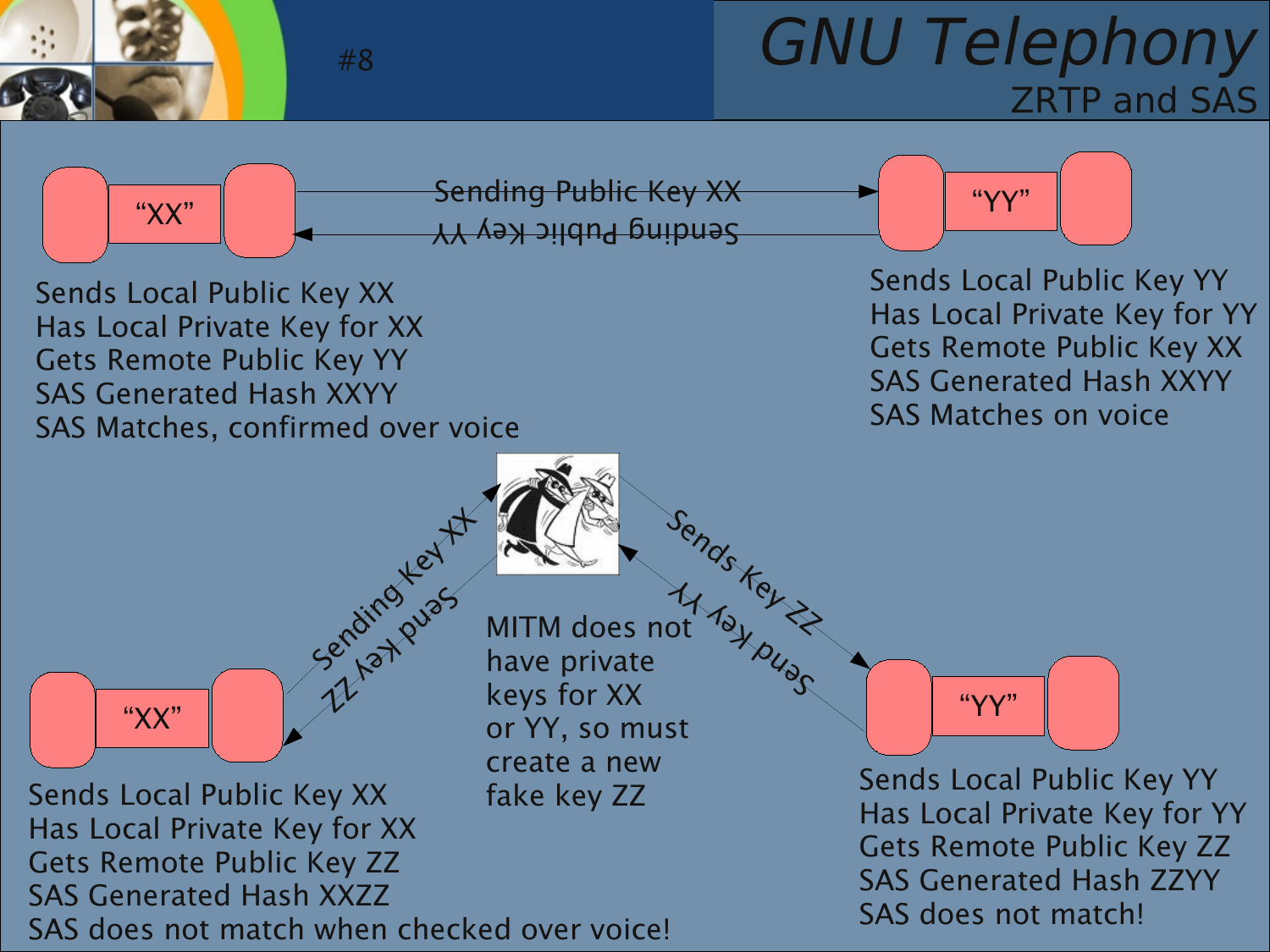

## GNU Telephony ZRTP Media Security

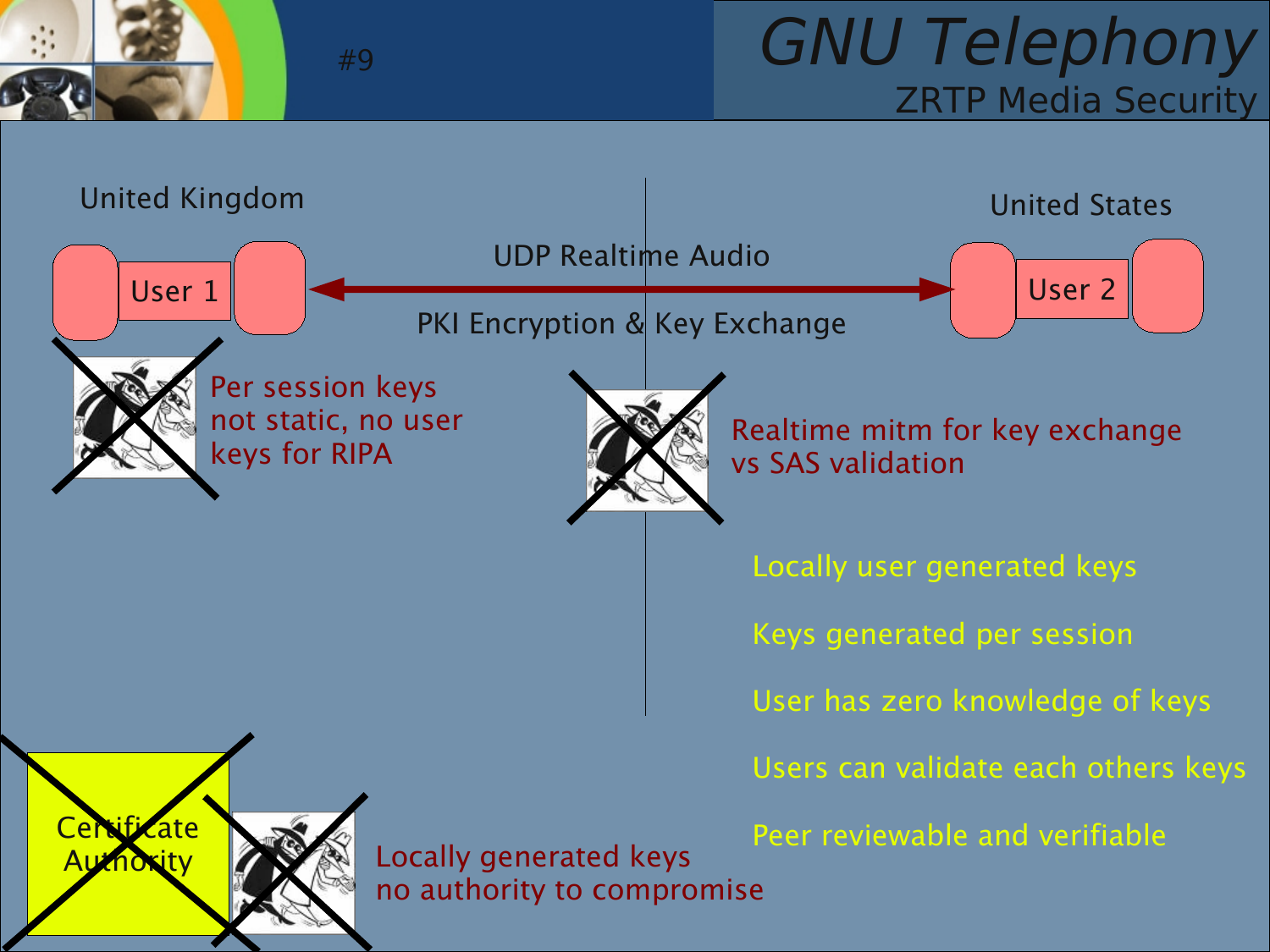

## GNU Telephony ZRTP & PBX enrollment





Destination insecure! But also no SAS to confirm

#10

Cannot call securely between nodes

IP-PBX Server must be "trusted"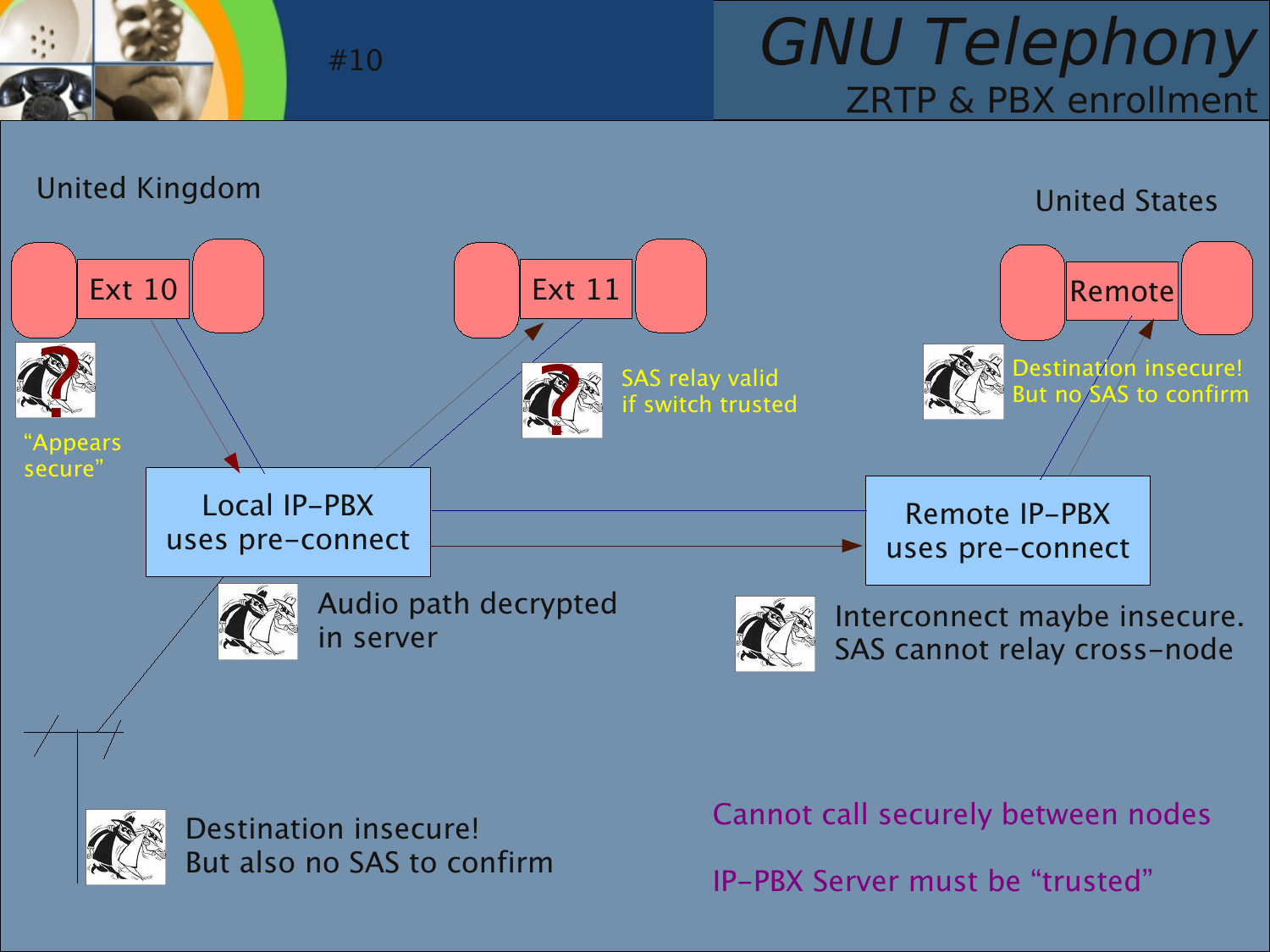

## GNU Telephony ZRTP & PBX Passthrough





Destination insecure! But also no SAS to confirm

#11

Cannot call securely between nodes

Enrollment is used, IP-PBX holds keys, can falsify encrypted path in switch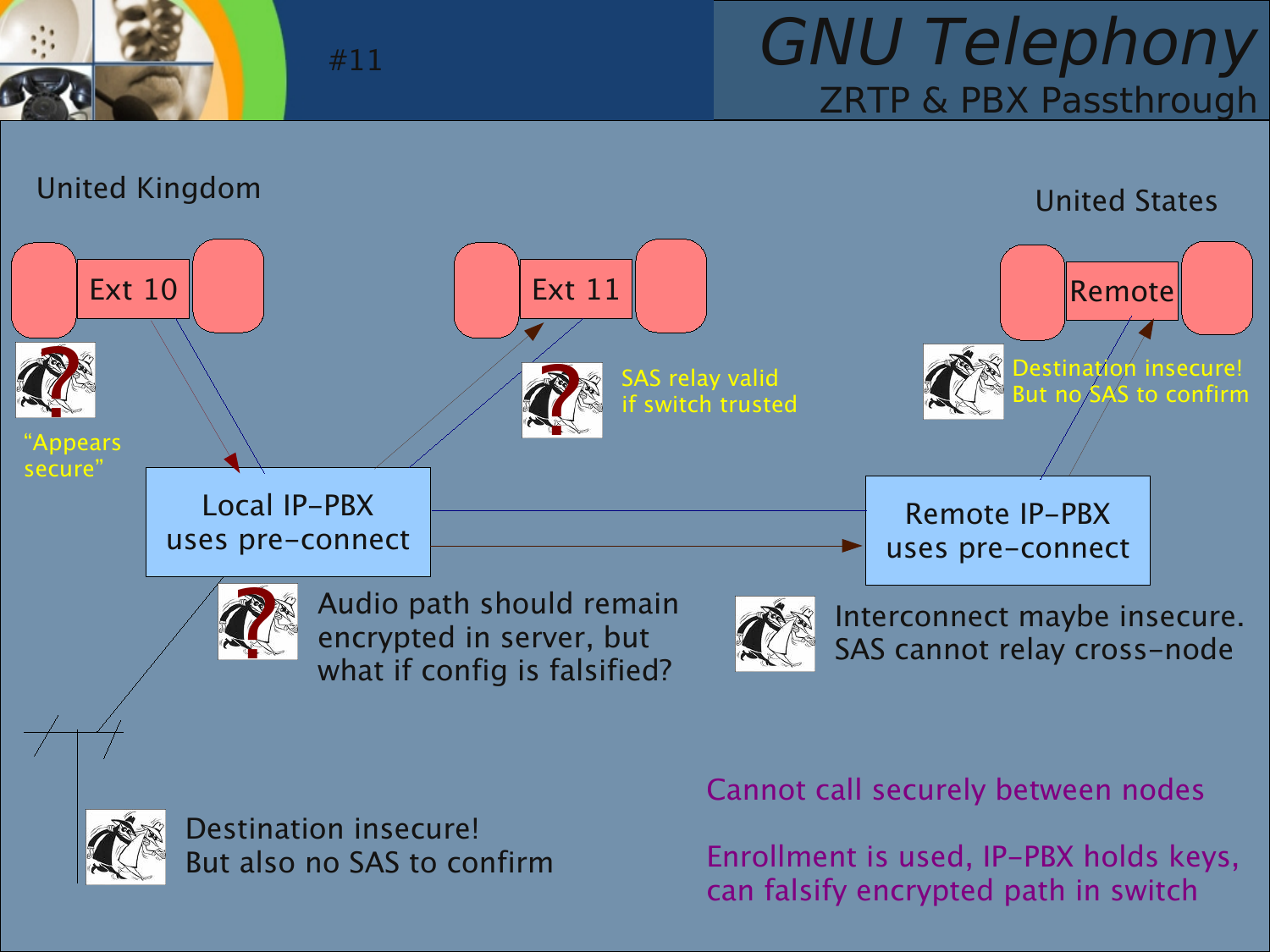# GNU Telephony SIP Witch & Media Security



secure & insecure domains

#12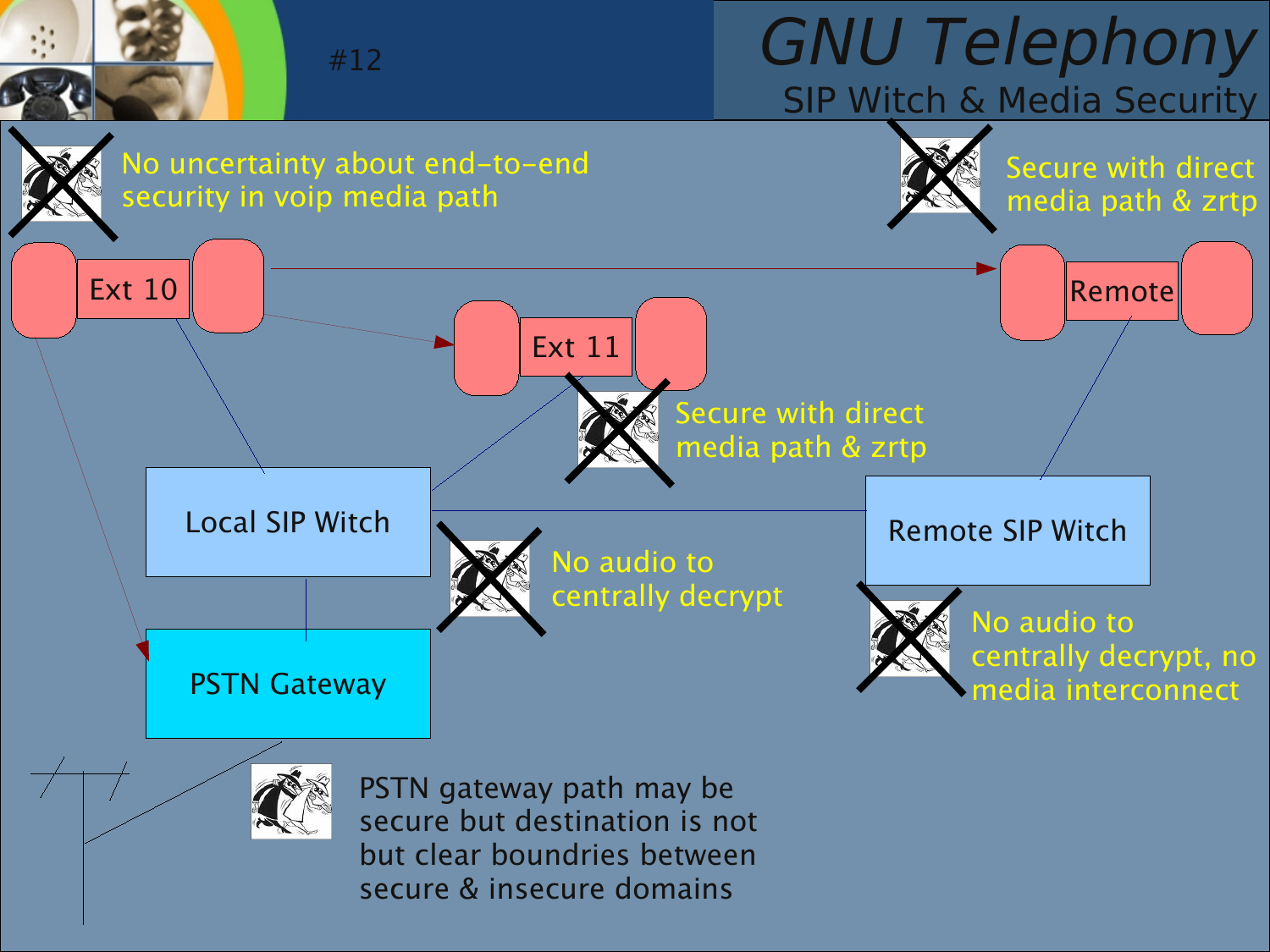

GNU Telephony NAT and Media Proxy



Rewrite of firewall rules to packet forward rtp media on the fly

Integrated rewrite of SIP SDP based on public appearing addresses

Clients have no need for NAT support; all done in one place in sipwitch!

Low cpu overhead, minimal latency, and stateful; server dies but calls remain alive!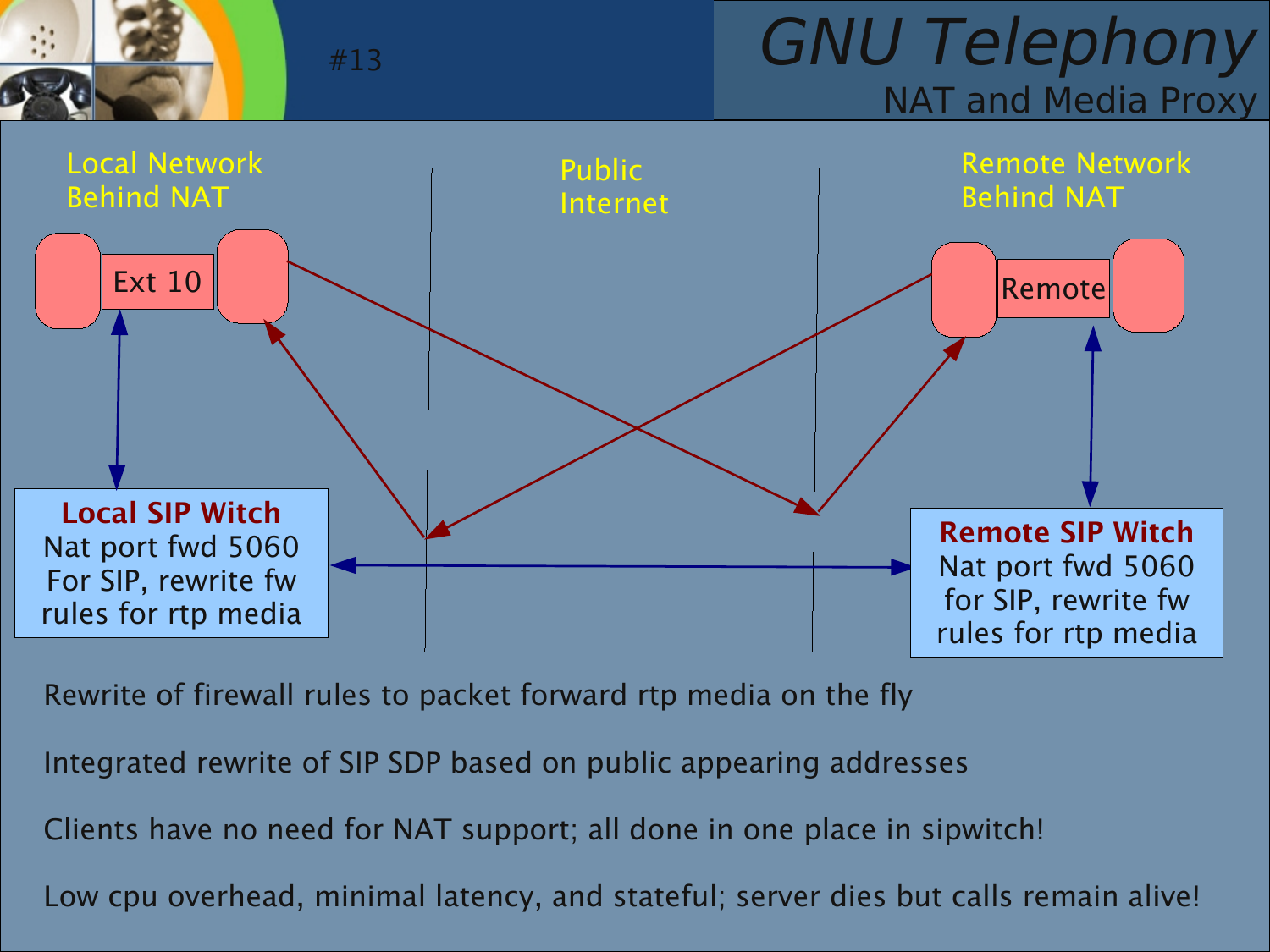

GNU Telephony Traditional Roles

SIP Telephone Switch:

- \* call forward and multi-nodal
- \* multi-party ring & registration

#14

- \* multi-node and routing
- \* class of service/profiles
- \* reduced traffic on trusted nets
- \* feature code dialing (todo)
- \* hunting & acd (todo)
- \* speed dialing (todo)

Internet Hosted Service: \* media peering possible \* virtualizes well \* can run as user w/o root SIP Embedded Gateway:

- \* map subscriber to multi-party
- \* arm, mips port proven
- \* compilable for embedded
- \* rtp media proxy
- \* very low overhead
- \* xmlrpc remote management

Secure Call Domain adjunct: \* cross-register with IP-PBX \* fwd insecure to IP-PBX \* clean domain division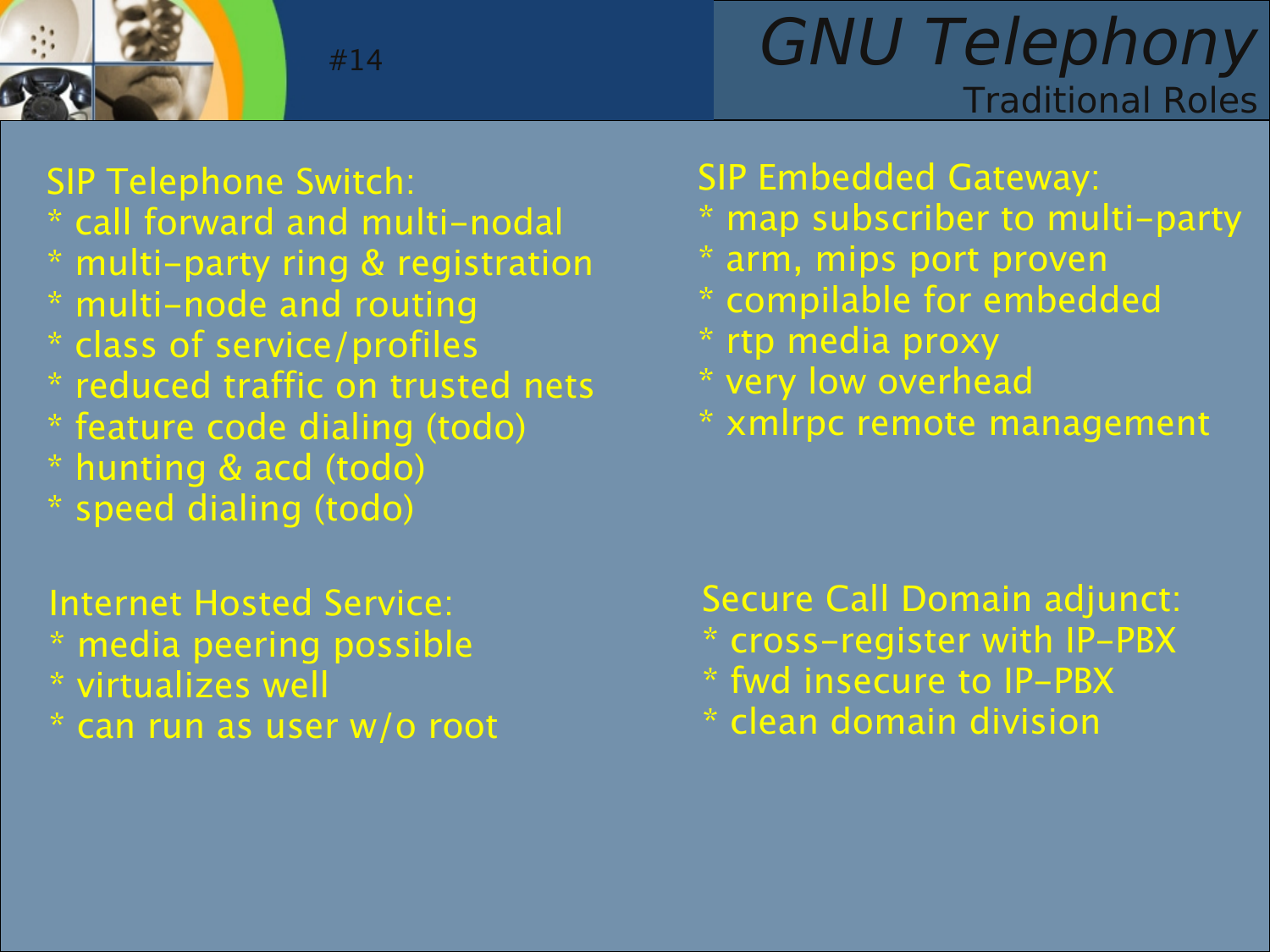

Use existing SIP softphone clients

#15

- Use your system Login account as a SIP login
- Single sign-on for multiple remote accounts
- Single place to implement NAT correctly!
- Automatic self configuration!
- Simplified service provider provisioning
- Creative routing and redirection; a "Gstreamer" for VoIP!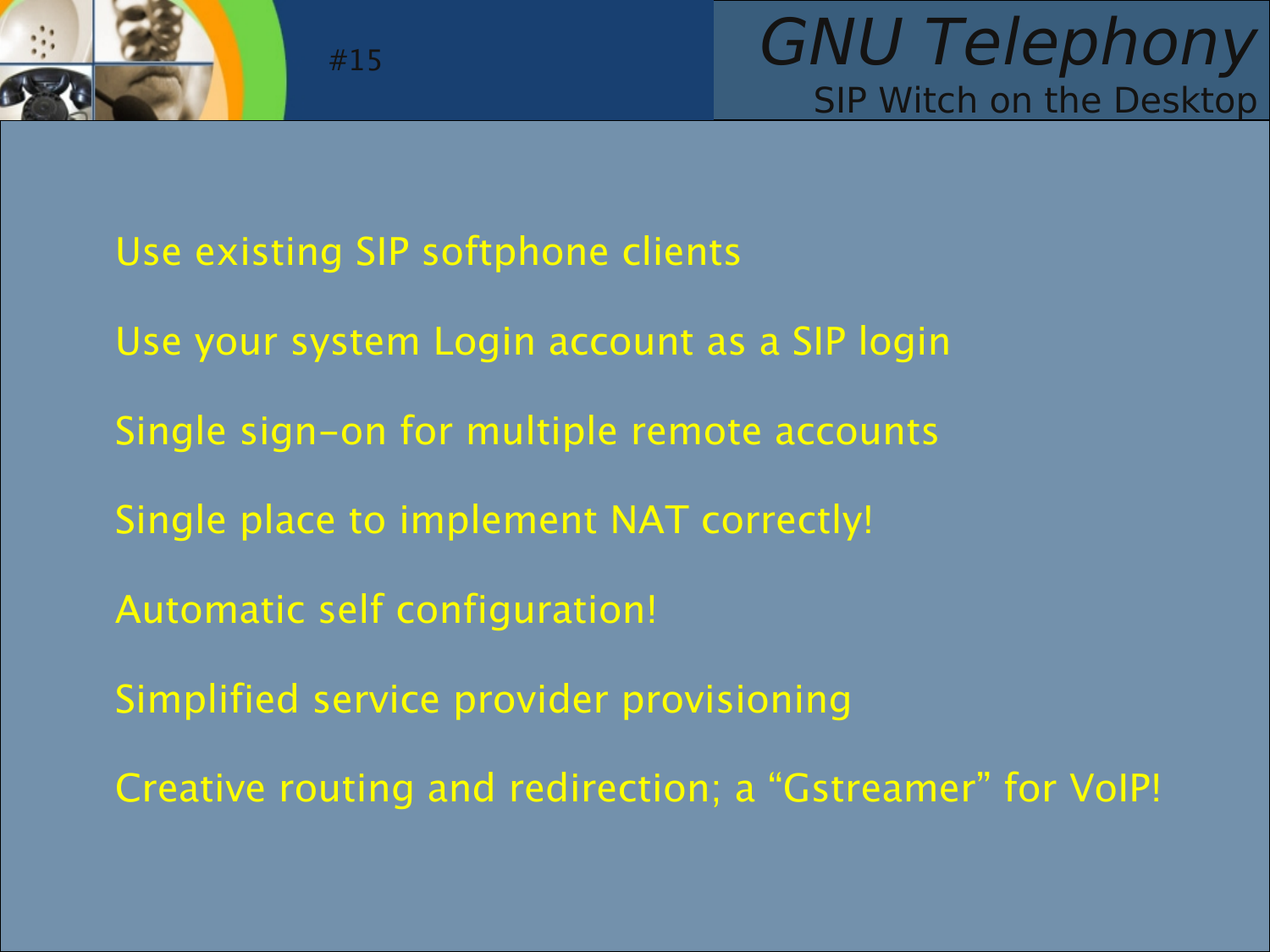## GNU Telephony Domain Calling

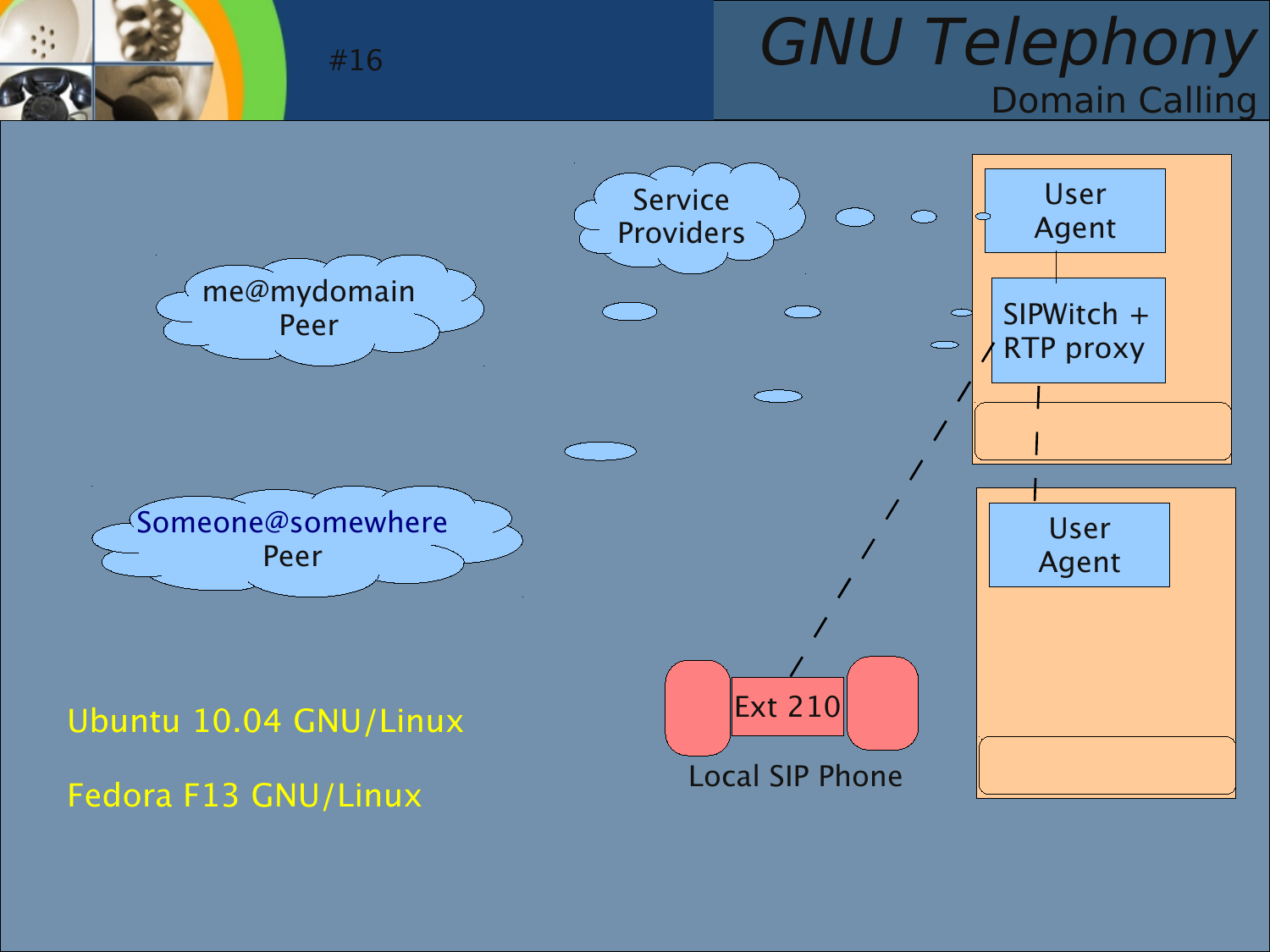

## GNU Telephony The VoIP Desktop

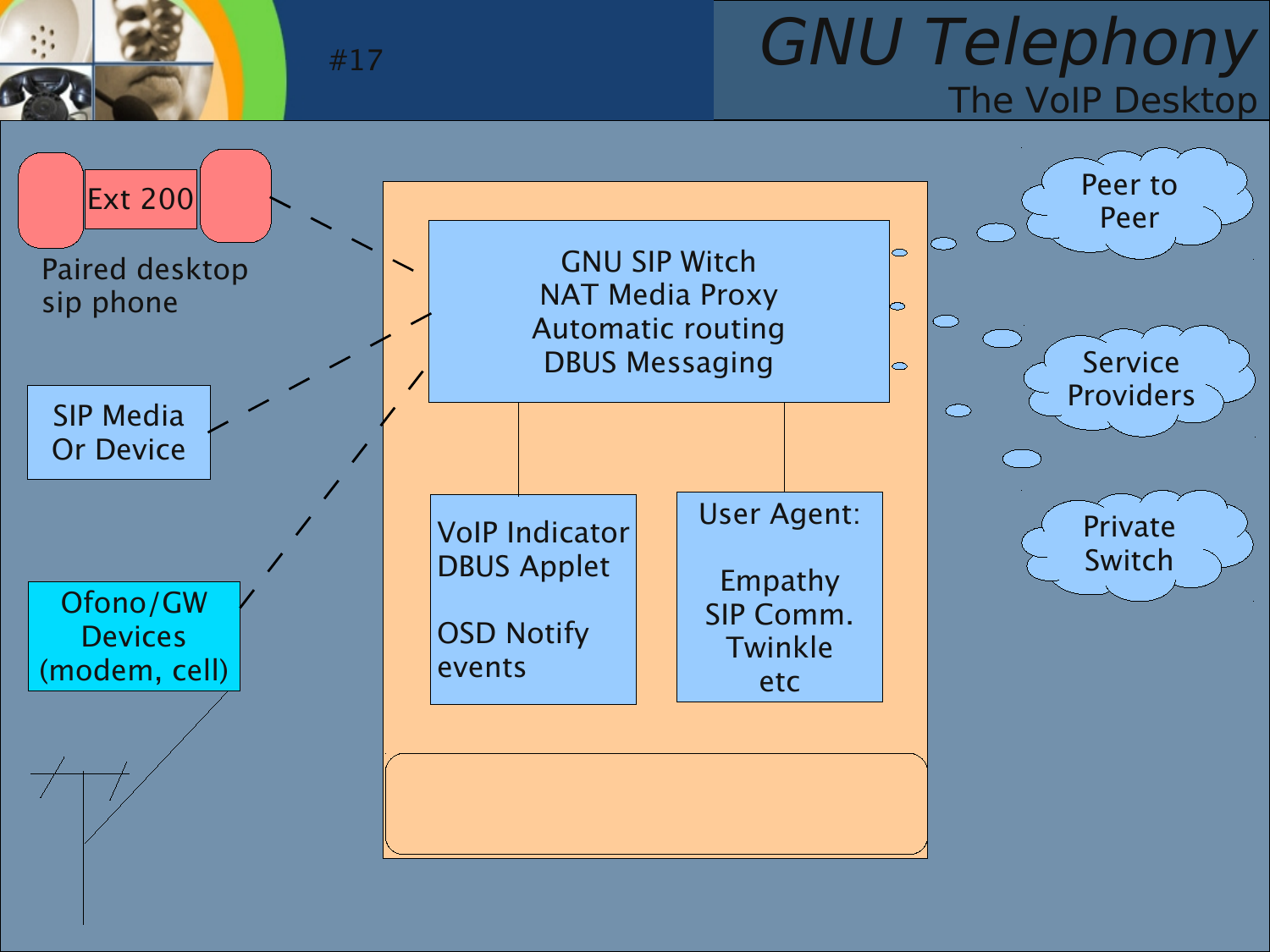

## **How you can help**

Create domain calling networks bottom-up Test and use various deployment models Report bugs to [sipwitch-devel@gnu.org](mailto:sipwitch-devel@gnu.org) Document using different GNU/Linux distros Help us document basic sipwitch use cases Test SIP clients and devices Contribute code to the community Communicate freely using free software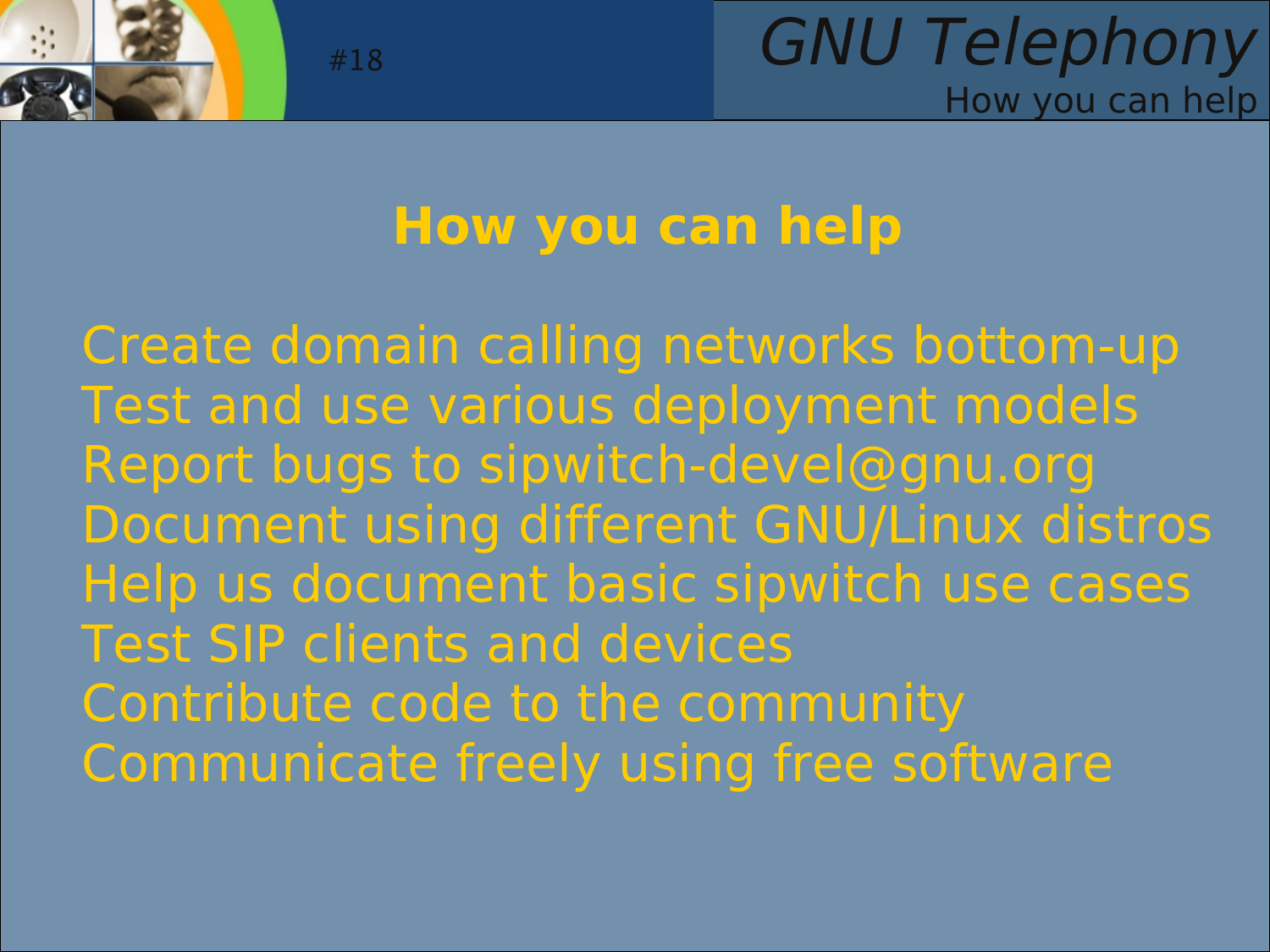

## GNU Telephony **Contacting**

## **GNU Telephony** http://www.gnutelephony.org <mailto:dyfet@gnutelephony.org> mailto:sipwitch-devel@gnu.org

Free World Dialup: 688841 sip:[dyfet@sip.gnutelephony.org](mailto:dyfet@sip.gnutelephony.org) irc:#bayonne irc.freenode.net jabber:gnudyfet@gmail.com